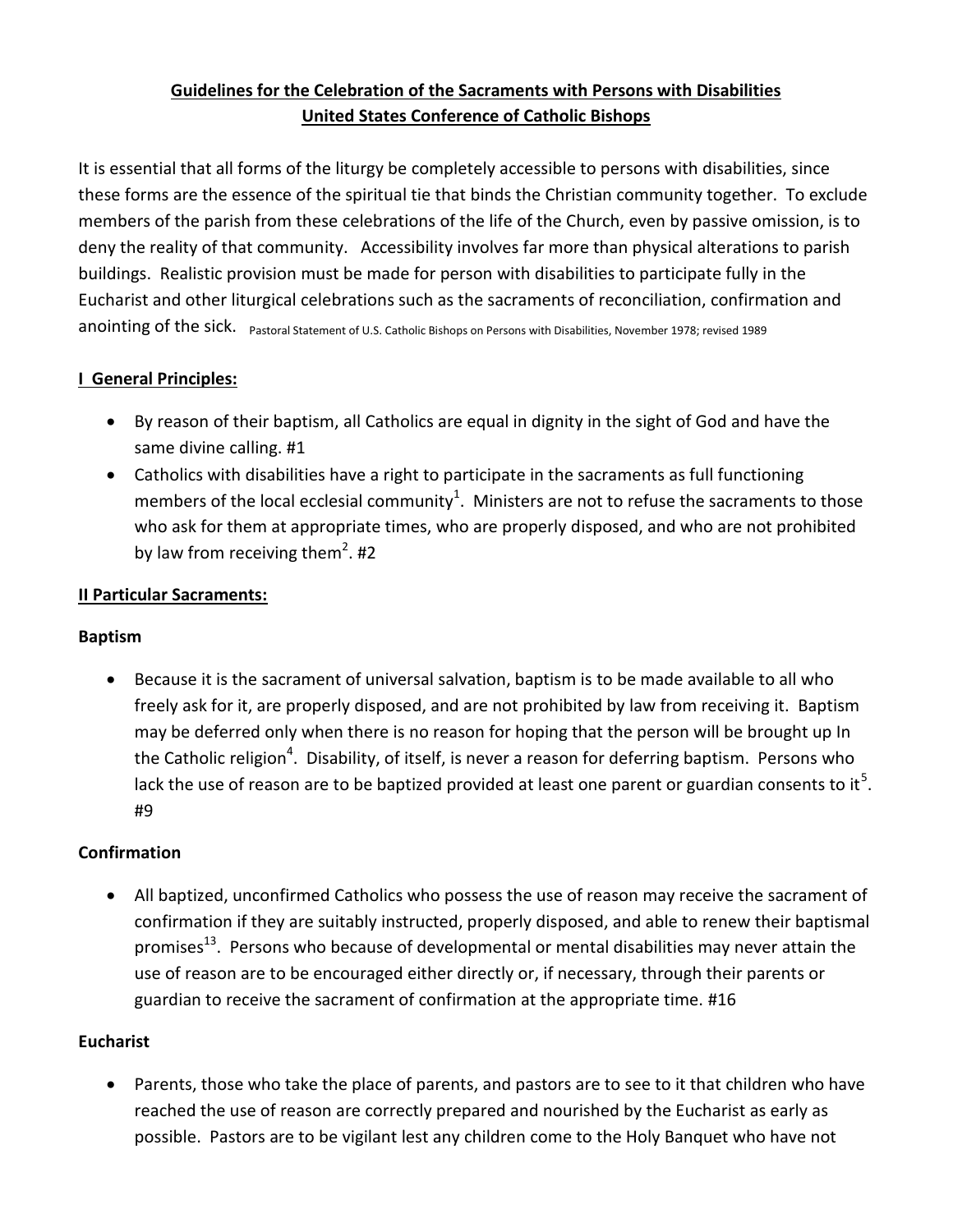reached the use of reason or whom they judge are not sufficiently disposed<sup>17</sup>. It is important to note, however, that the criterion for reception of Holy Communion is the same for person with developmental and metal disabilities as for all persons, namely, that the person be able to distinguish the Body of Christ from ordinary food, even if this recognition is evidenced through manner, gesture, or reverential silence rather than verbally. Pastors are encouraged to consult with parents, those who take the place of parents, diocesan personnel involved with disability issues, psychologists, religious educators, and other experts in making their judgment. If it is determined that a parishioner who is disabled is not ready to receive the sacrament, great care is to be taken in explaining the reason for this decision. Cases of doubt should be resolved in favor of the right of the baptized person to receive the sacrament. The existence of a disability is not considered in and of itself as disqualifying a person from receiving the Eucharist. #20

#### **Reconciliation**

- Only those who have the use of reason are capable of committing a serious sin. Nevertheless, even young children and persons with mental disabilities often are conscious of committing acts that are sinful to some degree and may experience a sense of guilt and sorrow. As long as the individual is capable of having a sense of contrition for having committed sin, even if he or she cannot describe the sin precisely in words, the person may receive sacramental absolution. Those with profound metal disabilities, who cannot experience even minimal contrition, may be invited to participate in penitential services with the rest of the community to the extent of their ability. #23
- In the case of individuals with poor communication skills, sorrow for sin is to be accepted even if this repentance is expressed through some gesture rather than verbally. In posing questions and in the assignment of penances the confessor is to proceed with prudence and discretion, mindful that he is at once judge and healer, minster of justice as well as of mercy<sup>21</sup>. #25

#### **Anointing of the Sick**

 The anointing of the sick may be conferred if the recipient has sufficient use of reason to be strengthened by the sacrament or if the sick person has lost the use of reason and would have asked for the sacrament while in control of his or her faculties<sup>25</sup>. Persons with disabilities may at times be served best through inclusion in communal celebrations of the sacrament of anointing. $27$ #29

#### **Holy Orders**

 The existence of a physical disability is not considered in and of itself as disqualifying a person from holy orders. However, candidates for ordination must possess the necessary spiritual, physical, intellectual, emotional, and psychological qualities and abilities to fulfill the ministerial functions of the order they receive.<sup>29</sup> The proper bishop or competent major superior makes the judgment that candidates are suited for ministry of the Church.<sup>30</sup> Cases are to be decided on an